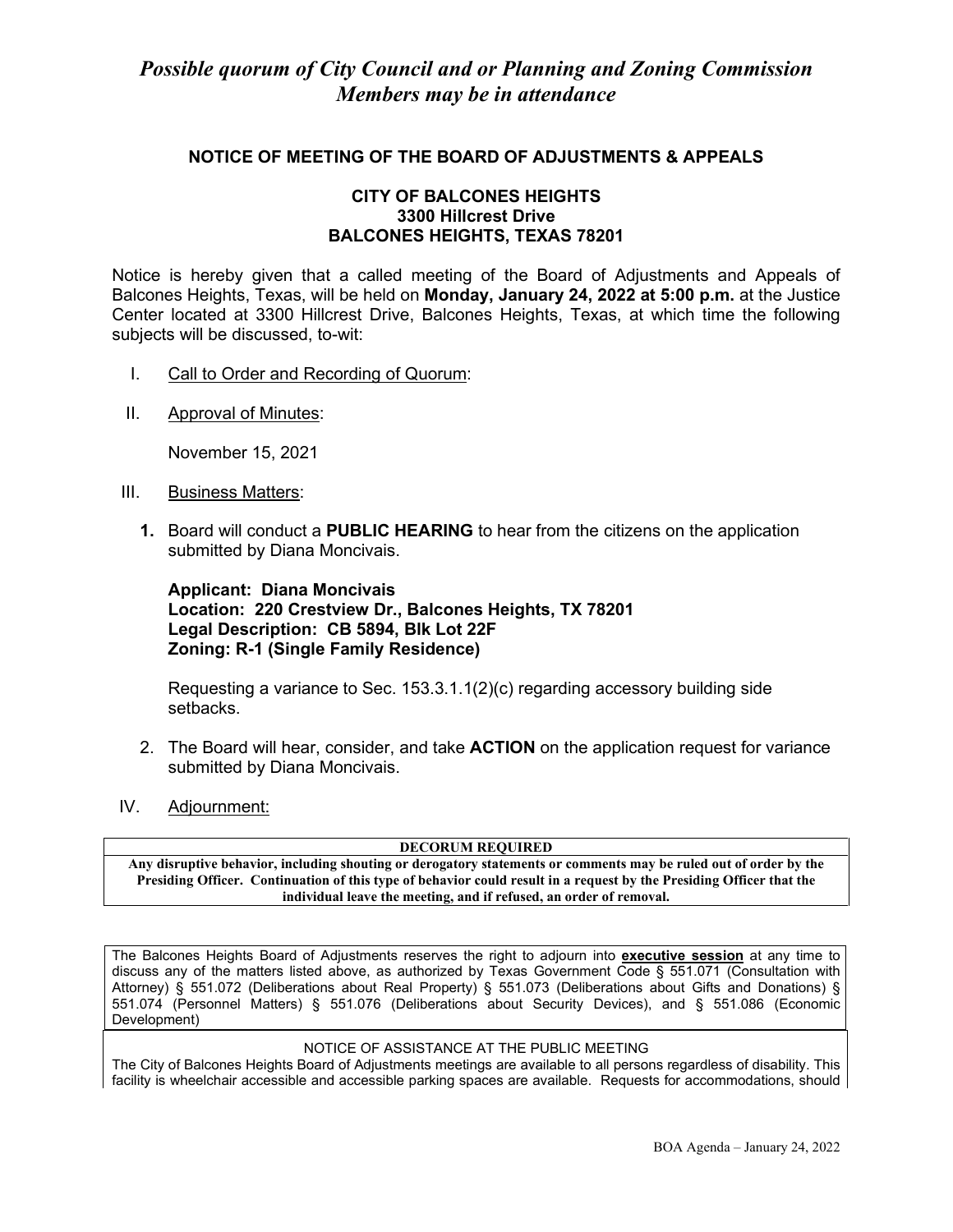## *Possible quorum of City Council and or Planning and Zoning Commission Members may be in attendance*

you require special assistance, must be made 48 hours prior to this meeting. Braille is not available. Please contact the City Secretary's office at 210-957-3542 or write to 3300 Hillcrest Drive, Balcones Heights, Texas 78201

I, the undersigned authority, do hereby certify that this Notice of Meeting was posted on the bulletin board, at the Justice Center / City Hall of Balcones Heights, Texas, in a place convenient and readily accessible to the general public at all times, and said Notice was posted on the following date and time: January 21, 2022, at 4:00 p.m. and remained so posted continuously for at least 72 hours preceding the scheduled time of said Meeting.

**City of Balcones Heights:**

**Delia R. Sanchez City Secretary**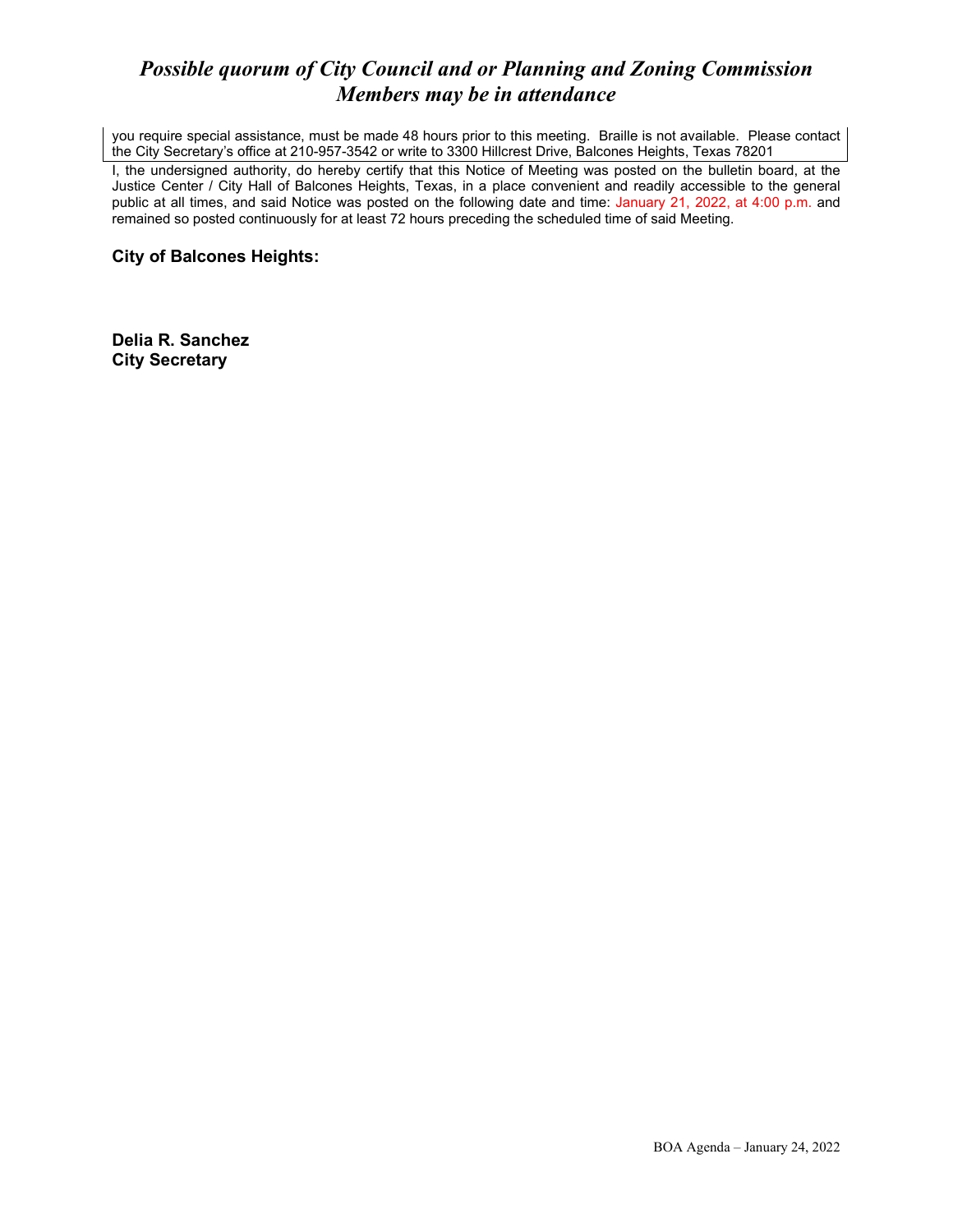#### BOARD OF ADJUSTMENTS AND APPEALS 3300 Hillcrest Drive Balcones Heights, TX 78201 **Minutes**

DATE: November 15, 2021 TIME: 5:15 p.m.

Members Present: David Sellars Henry Hannasch Lamar Gillian Stephen Lara (Zoom)

Members Absent: Jeanette Galish

Sign in Sheet: Louis Espinar

I. Call to Order and Recording of Quorum:

Meeting was called to order and quorum was present.

II. Approval of Minutes:

October 25, 2021

MOTION: Motion to approve.

Motion by: Henry Hannasch Second: Lamar Gillian 4/0/0 PASSED

- III. Business Matters:
- **1.** Board will conduct a **PUBLIC HEARING** to hear from the citizens on the application submitted by Conexion Resource Group, LLC.

Janet Thelen gave a power point presentation on the background of this request.

Public Hearing opened at 5:34 p.m.

#### **Applicant: Conexion Resource Group, LLC Location: 610,612, 614, 618, 620, & 622 Gentleman Rd., Balcones Heights, TX 78201 Legal Description: CB 5894, Lots 3K, 3L, 3M, 3J, 3H, & 3G, Gentleman Estates Subd. Zoning: R-5 (Townhouse Residence)**

Requesting a variance to Sec. 153.3.1.5- R-5 Townhouse Residence related to parking, and garage requirements.

Public Hearing closed at 5:35 p.m.

2. The Board will hear, consider, and take **ACTION** on the application request for variance submitted by Conexion Resource Group, LLC.

MOTION: Motion to approve as presented. *(note as requested: with understanding center drive of property and not Gentleman Rd.)*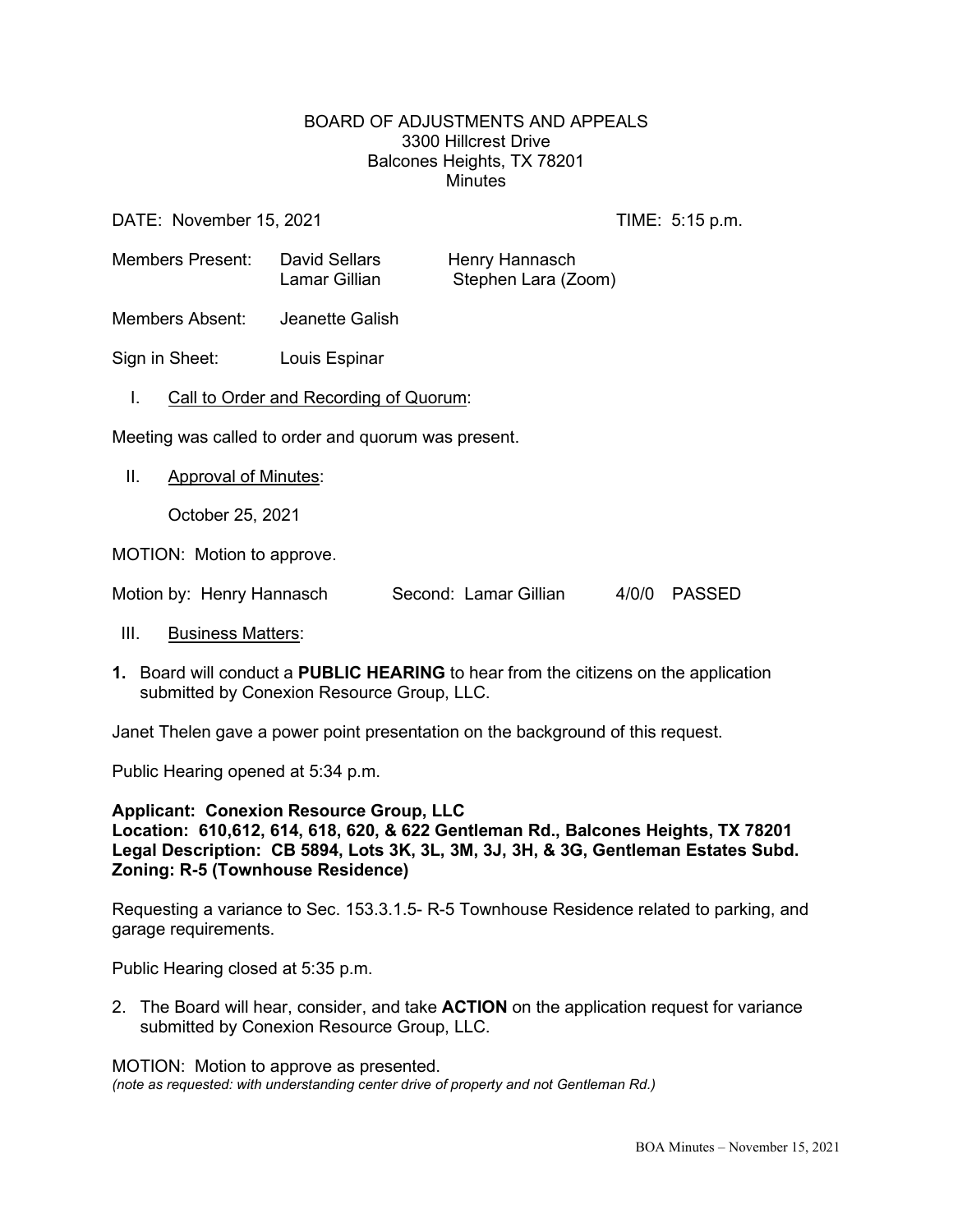Motion by: Lamar Gillian Second: Henry Hannasch 4/0/0 PASSED

IV. Adjournment:

Meeting adjourned at 5:40 p.m.

**Submitted by:**

**Delia R. Sanchez City Secretary**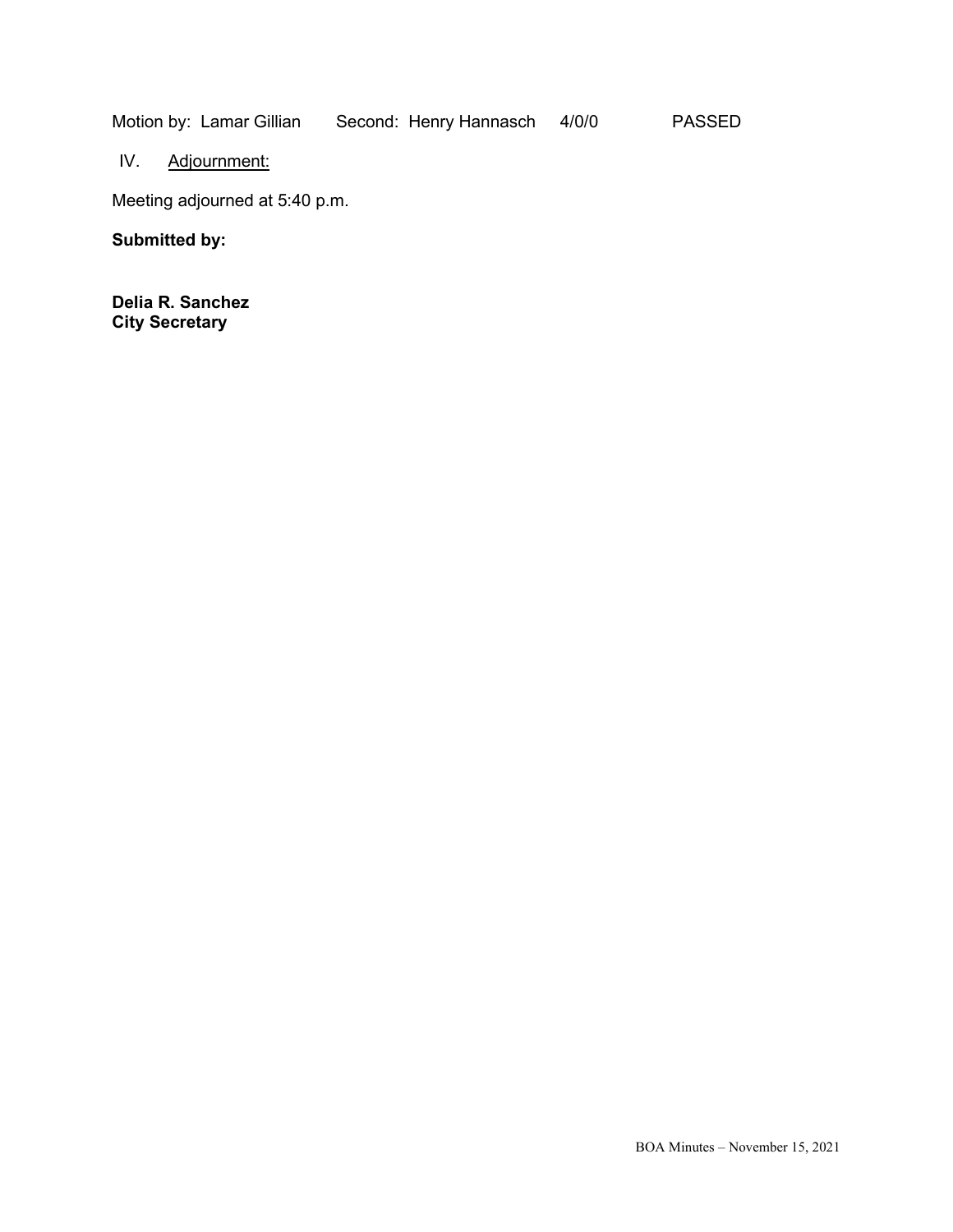# EARS

### **MEDIA SOLUTIONS**

San Antonio Express News | ExpressNews.com | mySA.com

#### **SAN ANTONIO EXPRESS - NEWS AFFIDAVIT OF PUBLICATION**

**STATE OF TEXAS: COUNTY OF BEXAR** 

Before me, the undersigned authority, a Notary Public in and for the State of Texas, on this day personally appeared: Geena Garza, who after being duly sworn, says that she is the Bookkeeper of HEARST NEWSPAPERS, LLC - dba: SAN ANTONIO EXPRESS - NEWS, a newspaper published in Bexar County, Texas and that the publication, of which the annexed is a true copy, was published to wit:

| ID | Customer Customer                          | Order ID | Publication             | <b>Pub Date</b> |
|----|--------------------------------------------|----------|-------------------------|-----------------|
|    | 20002118 CITY OF BALCONES HEIGHTS 34170842 |          | <b>SAE Express-News</b> | 01/05/22        |

Geena Garza **Bookkeeper** 

Sworn and subscribed to before me, this 5th day of Jan. A.D. 2022

Notary public in and for the State of Texas



**PUBLIC HEARING** 

The City of Balcones Heights Board of<br>Adjustments and Appeals will hold a Pub-<br>lic Hearing on Monday, January 24, 2022<br>at 5:00 p.m. at the Justice Center, 3300<br>Hillcrest Dr., Balcones Heights, TX 78201.

Applicant: Diana Moncivais<br>Location: 220 Crestview Dr., Balcones<br>Heights, TX 78201<br>Legal Description: CB 5894, Blk Lot 22F<br>Zoning: R-1 (Single Family Residence)

Requesting a variance to Sec.<br>153.3.1.1(2)(c) regarding accessory building side setbacks.

ALL INTERESTED PARTIES ARE RE-<br>QUESTED TO APPEAR AND BE HEARD;<br>FOR ADDITIONAL INFORMATION CALL<br>Janet Thelen @ (210) 957-3545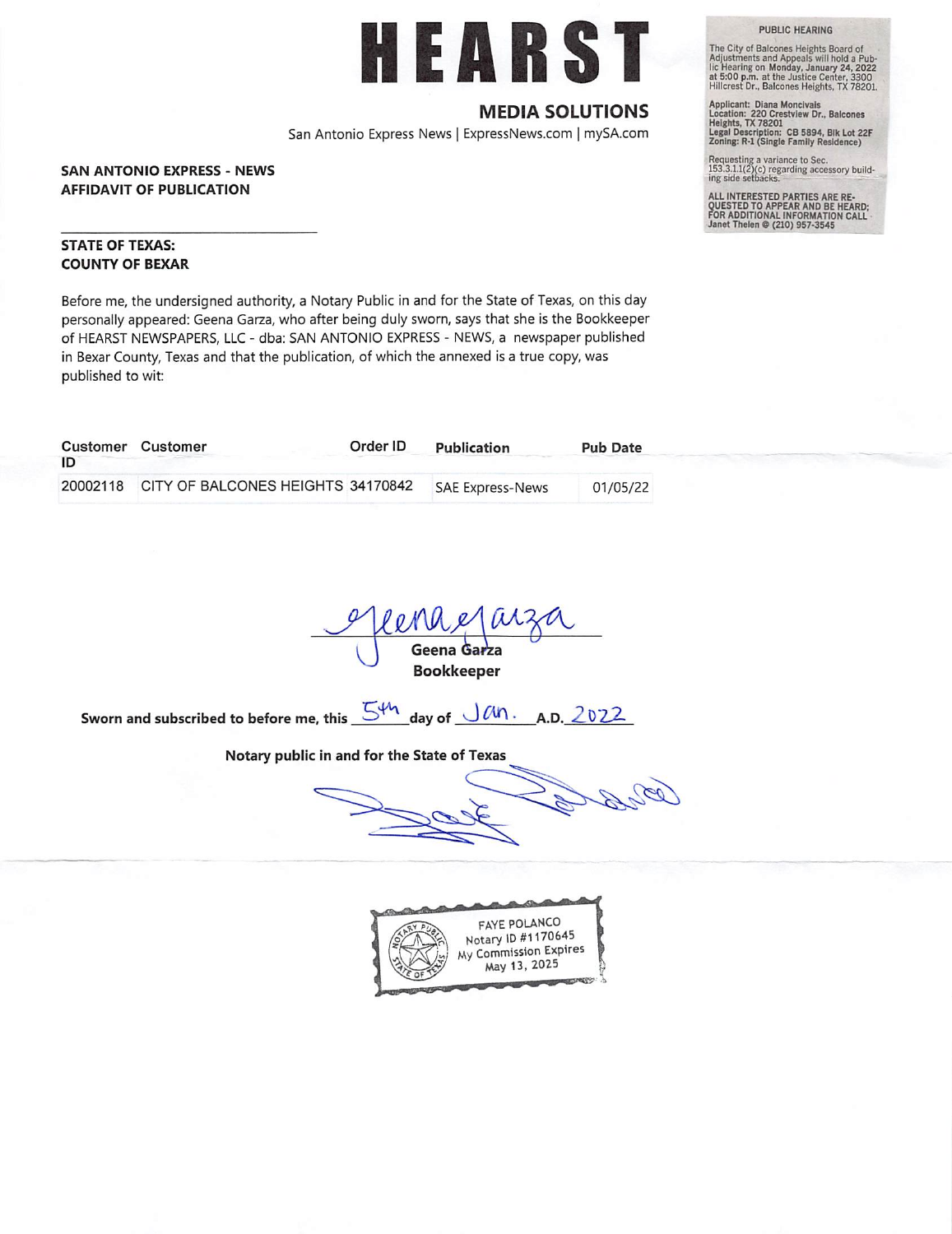# **Property Owners within 200 ft from 220 Crestview Dr.**

Mazzella Brooke A. 222 Pleasant Dr. Balcones Heights, TX 78201

David & Milagrito Hernandez 216 Crestview Dr. Balcones Heights, TX 78201

Steven Estrada 525 Balcones Heights Rd. Balcones Heights, TX 78201

Rafael & Janis Ruiz Living Trust 224 Crestview Dr. Balcones Heights, TX 78201

Applicant: Diana Moncivais 9318 Ranchero St. San Antonio, TX 78240

Simon A. Gomez Jr. 215 Crestview Dr. Balcones Heights, TX 78201

Crescensiano Jr. & Carmen Hernandez 204 Crestview Dr. Balcones Heights, TX 78201

Mark & Adrianna Saenz 501 Balcones Heights Rd. Balcones Heights, TX 78201

Mary J. Gonzalez 230 Crestview Dr. Balcones Heights, TX 78201 Mazzella Brooke Alexandra 225 Crestview Dr. San Antonio, TX 78201

Elizabeth S. Gutierrerz Gomez 215 Crestview Dr. Balcones Heights, TX 78201

William & Leslie Strodtman 515 Balcones Heights Rd. Balcones Heights, TX 78201

Jeanette Wohlfarth 119 Shadyview Dr. Balcones Heights, TX 78201

Juan & Michelle Sandoval 235 Pleasant Dr. Balcones Heights, TX 78201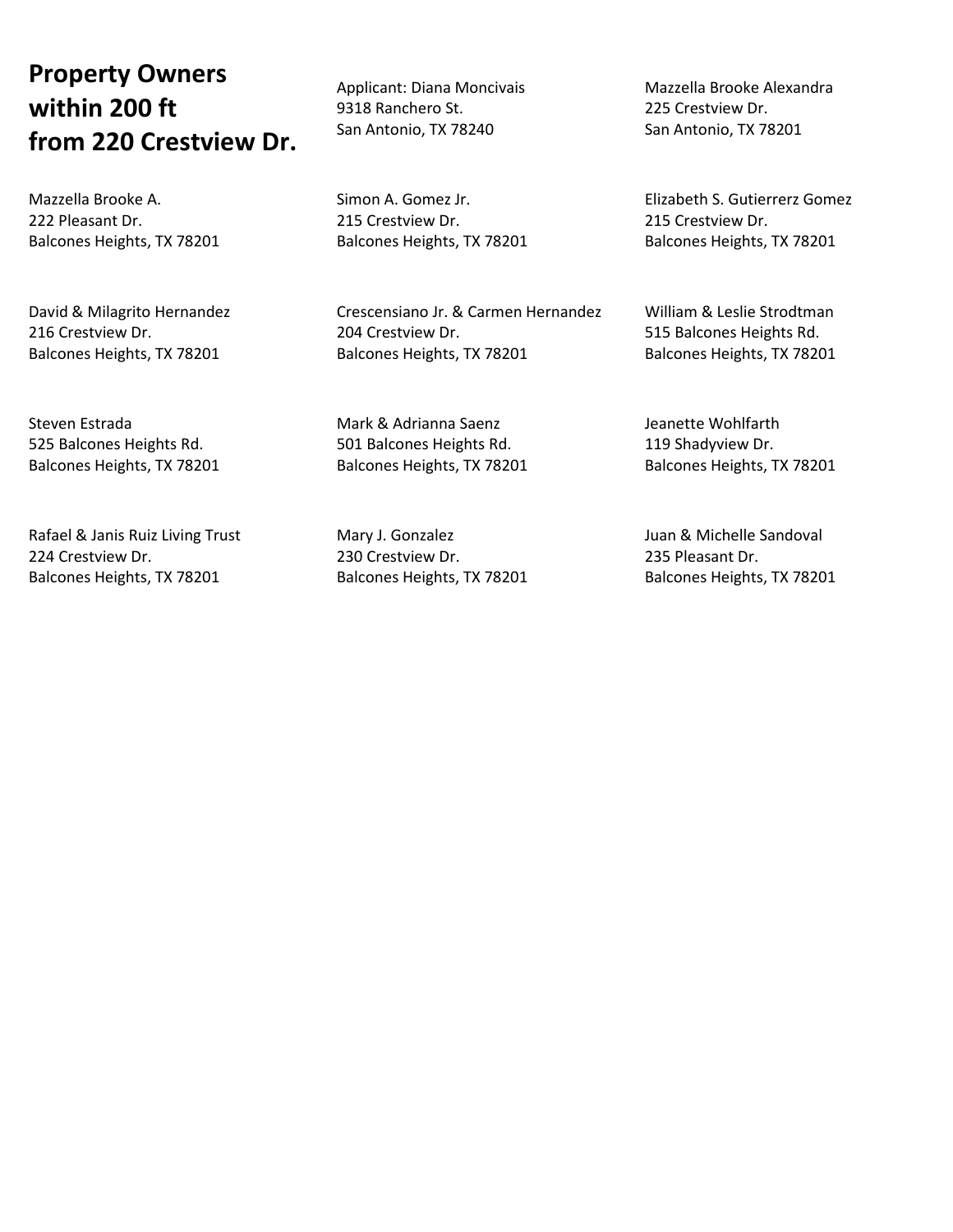#### **NOTICE OF MEETING AND PUBLIC HEARING DATES THE CITY OF BALCONES HEIGHTS BOARD OF ADJUSTMENTS AND APPEALS**

Dear Property Owner:

As required by Texas state law, you are being notified of this meeting and the subsequent public hearing because you own property that is to be re-zoned or you are a property owner within 200 feet of a proposed zoning change being initiated by another party. As an interested party, you are given the opportunity to attend this public hearing to express your opinion on this proposed zoning change.

**NOTE: Whether or not you plan to attend the public hearing, please re-mail this notice to us and indicate if you are IN FAVOR or OPPOSED to the proposed zoning change. You must have returned one (1) copy of this notice to the City of Balcones Heights, PRIOR to the MEETING DATE BELOW for your input to be considered:** 

PLEASE MARK **"X"** NEXT TO THE APPROPRIATE LINE

\_\_\_\_\_\_ I AM IN FAVOR OF THIS CHANGE

\_\_\_\_\_\_ I AM OPPOSED TO THIS CHANGE

**MAIL TO: City of Balcones Heights Name of Property Owner: Attn: Delia R. Sanchez, City Secretary 3300 Hillcrest Drive**

Address of Property Owned:

**BOARD OF ADJUSTMENT MEETING DATE: Monday, January 24, 2022 @ 5:00 p.m.**

**BOARD OF ADJUSTMENT MEETING LOCATION:** City of Balcones Heights Justice Center, 3300 Hillcrest Drive, Balcones Heights, TX 78201

**PROPERTY DESCRIPTION:** 

**Applicant: Diana Moncivais Location: 220 Crestview Dr., Balcones Heights, TX 78201 Legal Description: CB 5894, Blk Lot 22F Zoning: R-1 (Single Family Residence)**

Requesting a variance to Sec. 153.3.1.1(2)(c) regarding accessory building side setbacks.

**IF YOU HAVE QUESTIONS CONTACT PERSON:** Janet Thelen, Director of Community Development, (210) 957-3545

If you plan to speak at either meeting, you must sign a roster that will be located at the entrance to the meeting room. You must do this BEFORE the beginning of the meeting, so please plan your arrival at least 15 minutes prior to the start of the meeting.

Para traduccion de este mensaje al Español, favor de comunicarce con el Departamento de Planificacion al numero de telefono 210-957-3542 y pregunte por una persona del departamento que habla español.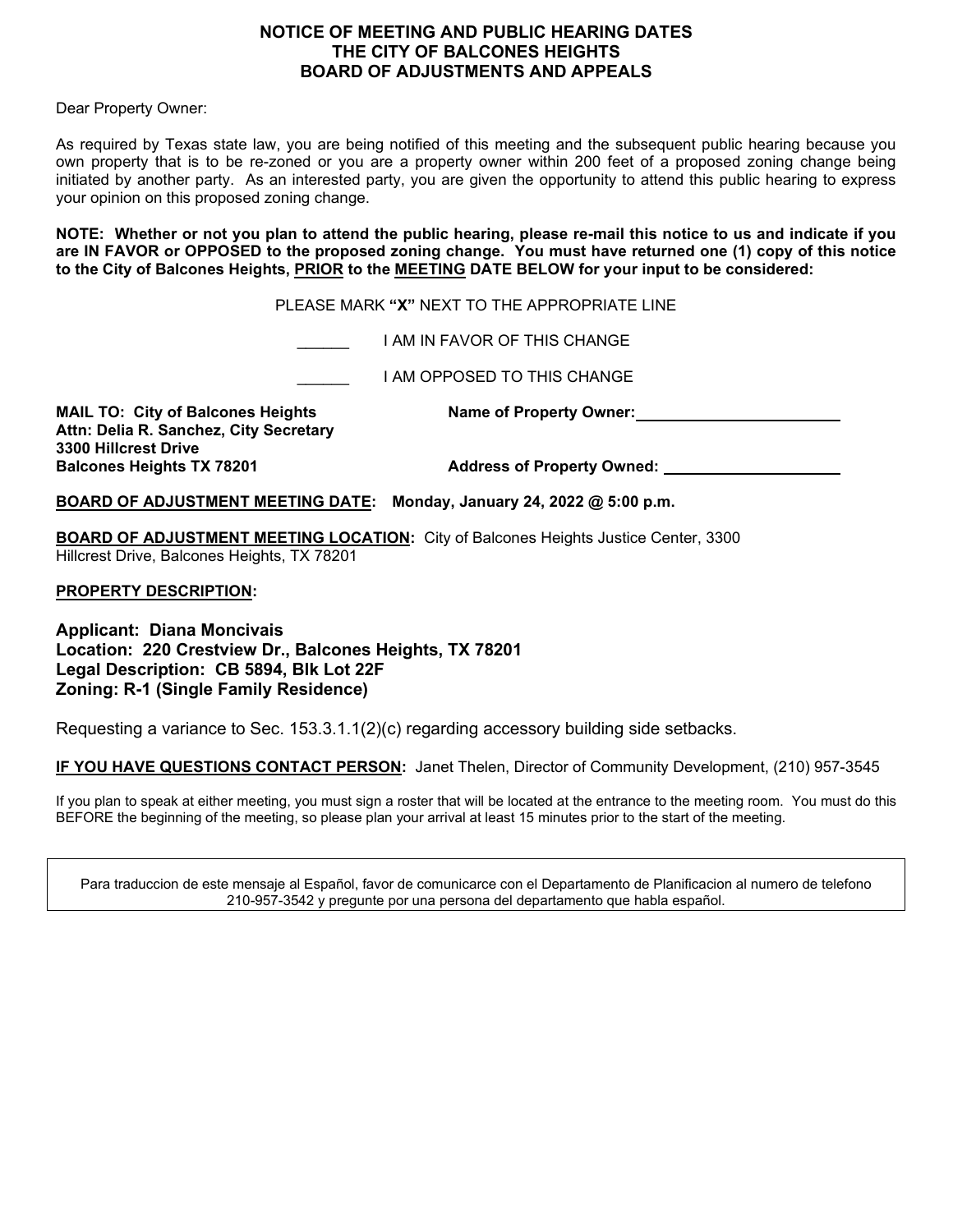#### NOTICE OF MEETING AND PUBLIC HEARING DATES THE CITY OF BALCONES HEIGHTS **BOARD OF ADJUSTMENTS AND APPEALS**

Dear Property Owner:

As required by Texas state law, you are being notified of this meeting and the subsequent public hearing because you own property that is to be re-zoned or you are a property owner within 200 feet of a proposed zoning change being initiated by another party. As an interested party, you are given the opportunity to attend this public hearing to express your opinion on this proposed zoning change.

NOTE: Whether or not you plan to attend the public hearing, please re-mail this notice to us and indicate if you are IN FAVOR or OPPOSED to the proposed zoning change. You must have returned one (1) copy of this notice to the City of Balcones Heights, PRIOR to the MEETING DATE BELOW for your input to be considered:

PLEASE MARK "X" NEXT TO THE APPROPRIATE LINE

 $X$  I AM IN FAVOR OF THIS CHANGE

**I AM OPPOSED TO THIS CHANGE** 

**MAIL TO: City of Balcones Heights** Attn: Delia R. Sanchez. City Secretary **3300 Hillcrest Drive Balcones Heights TX 78201** 

Name of Property Owner:  $DAvD$  HERNANDEZ<br>Address of Property Owned: 216 CResture DR.

BOARD OF ADJUSTMENT MEETING DATE: Monday, January 24, 2022 @ 5:00 p.m.

**BOARD OF ADJUSTMENT MEETING LOCATION:** City of Balcones Heights Justice Center, 3300 Hillcrest Drive, Balcones Heights, TX 78201

**PROPERTY DESCRIPTION:** 

**Applicant: Diana Moncivais** Location: 220 Crestview Dr., Balcones Heights, TX 78201 Legal Description: CB 5894, Blk Lot 22F **Zoning: R-1 (Single Family Residence)** 

Requesting a variance to Sec. 153.3.1.1(2)(c) regarding accessory building side setbacks.

IF YOU HAVE QUESTIONS CONTACT PERSON: Janet Thelen, Director of Community Development, (210) 957-3545

If you plan to speak at either meeting, you must sign a roster that will be located at the entrance to the meeting room. You must do this BEFORE the beginning of the meeting, so please plan your arrival at least 15 minutes prior to the start of the meeting.

Para traduccion de este mensaje al Español, favor de comunicarce con el Departamento de Planificacion al numero de telefono 210-957-3542 y pregunte por una persona del departamento que habla español.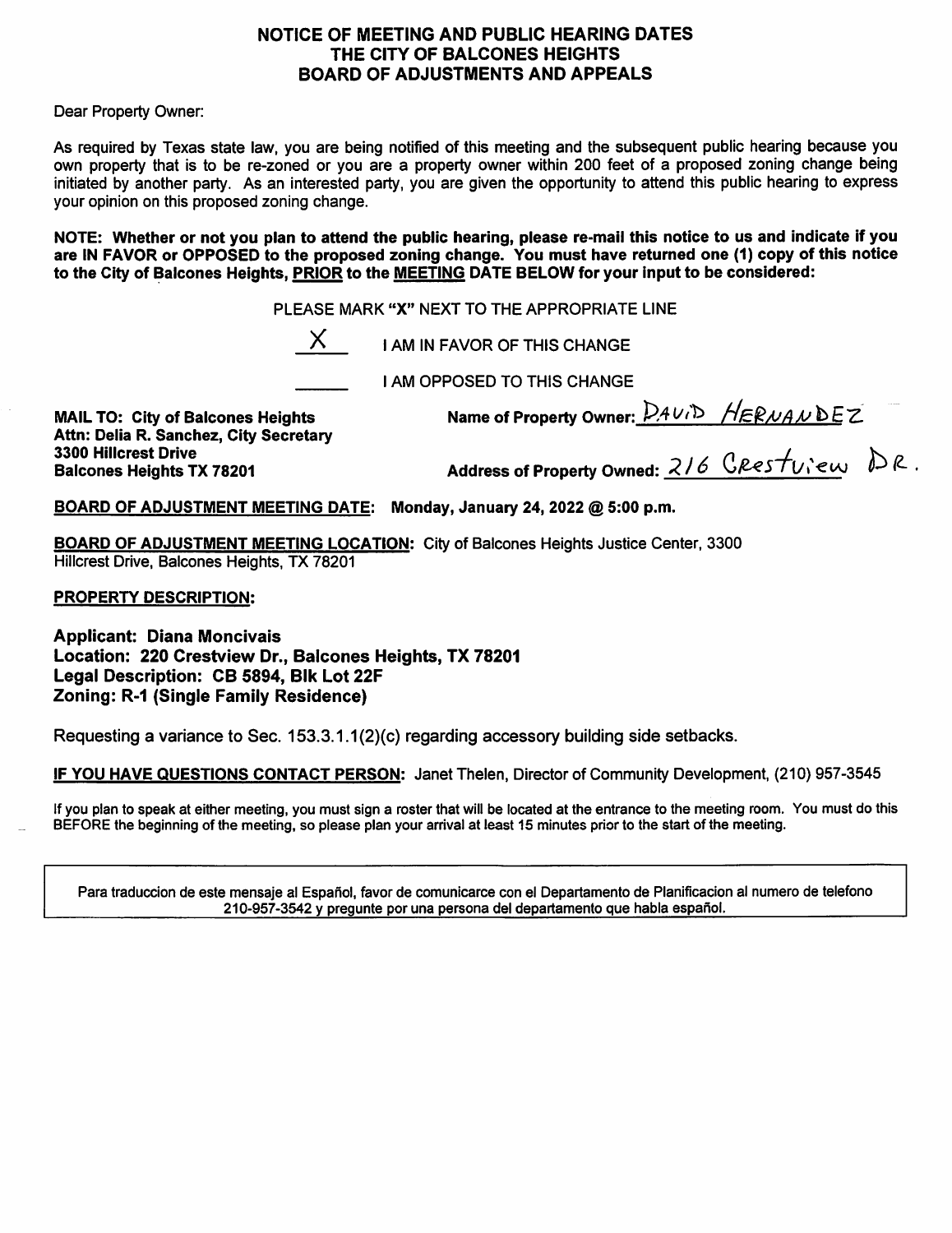

## **APPLICATIONREQUEST FOR APPEAL / SPECIAL EXCEPTION / VARIANCE**

| <b>MEETING DATE:</b>                               | 1-24-2022<br>CASE NUMBER: $554$ $8$                                          |  |  |  |
|----------------------------------------------------|------------------------------------------------------------------------------|--|--|--|
| <b>PRINT OR TYPE</b>                               |                                                                              |  |  |  |
| NAME OF APPLICANT: EKI                             |                                                                              |  |  |  |
| ADDRESS: 020                                       | 1820<br>$\prime$ F.U<br>倓                                                    |  |  |  |
| PHONE NO: HOMED16-859-647 WORK<br>FAX              |                                                                              |  |  |  |
| EMAIL ADDRESS: ERNESTMONCIUPIS 4 @<br>GMAIL, COM   |                                                                              |  |  |  |
| <b>STATUS: OWNER</b>                               | $AGENT$ ( $\mathcal{N}$ – If agent, attach notarized Letter of Authorization |  |  |  |
|                                                    |                                                                              |  |  |  |
| <b>PROPERTY DESCRIPTION</b>                        |                                                                              |  |  |  |
| <b>ADDRESS:</b>                                    | 'СӢ                                                                          |  |  |  |
| <b>LEGAL DESCRIPTION</b>                           |                                                                              |  |  |  |
| <b>EXISTING PROPERTY USE or STATE NONE:</b>        |                                                                              |  |  |  |
| ESIDENCF<br><b>PROPOSED USE &amp; DESCRIPTION:</b> |                                                                              |  |  |  |
| ACREAGE AND/OR SQUARE FOOTAGE:                     |                                                                              |  |  |  |
| DOES OWNER OWN ADJACENT PROPERTY:<br>NO (6<br>YFS  |                                                                              |  |  |  |
| <b>REQUESTED BOARD ACTION:</b>                     |                                                                              |  |  |  |
| Appeal                                             | Special Exception (<br>Variance (                                            |  |  |  |

**OFFICE USE ONLY** 

A variance begins with a building permit being denied in writing due to non-compliance with Zoning or Building codes. Variance requests are heard and approved or denied by the Board of Adjustment. The following items are required for scheduling a Board of Adjustment hearing and are due to City Hall with the application.

- 1. A formal written permit denial letter. This letter is issued to the property owner or duly appointed representative by the Director of Community Development. In order to obtain this written denial, the property owner or representative must have submitted the necessary documents to apply for a Building Permit from the Community Development Department. The necessary documents included, but are not limited to, a current certified survey and height statement reflecting the height as measured according to the guidelines set forth by City Ordinance, or full architectural plans if said plans include the two aforementioned items. Once the Director of Community Development denies the request for a building permit, the Community Development Department will provide the property owner or representative with the written denial necessary for the variance application. This application will for a Board of Adjustment hearing will NOT be accepted without this denial statement.
- $2.$ A pre-filing interview may be held if requested by the applicant or if deemed necessary by the City.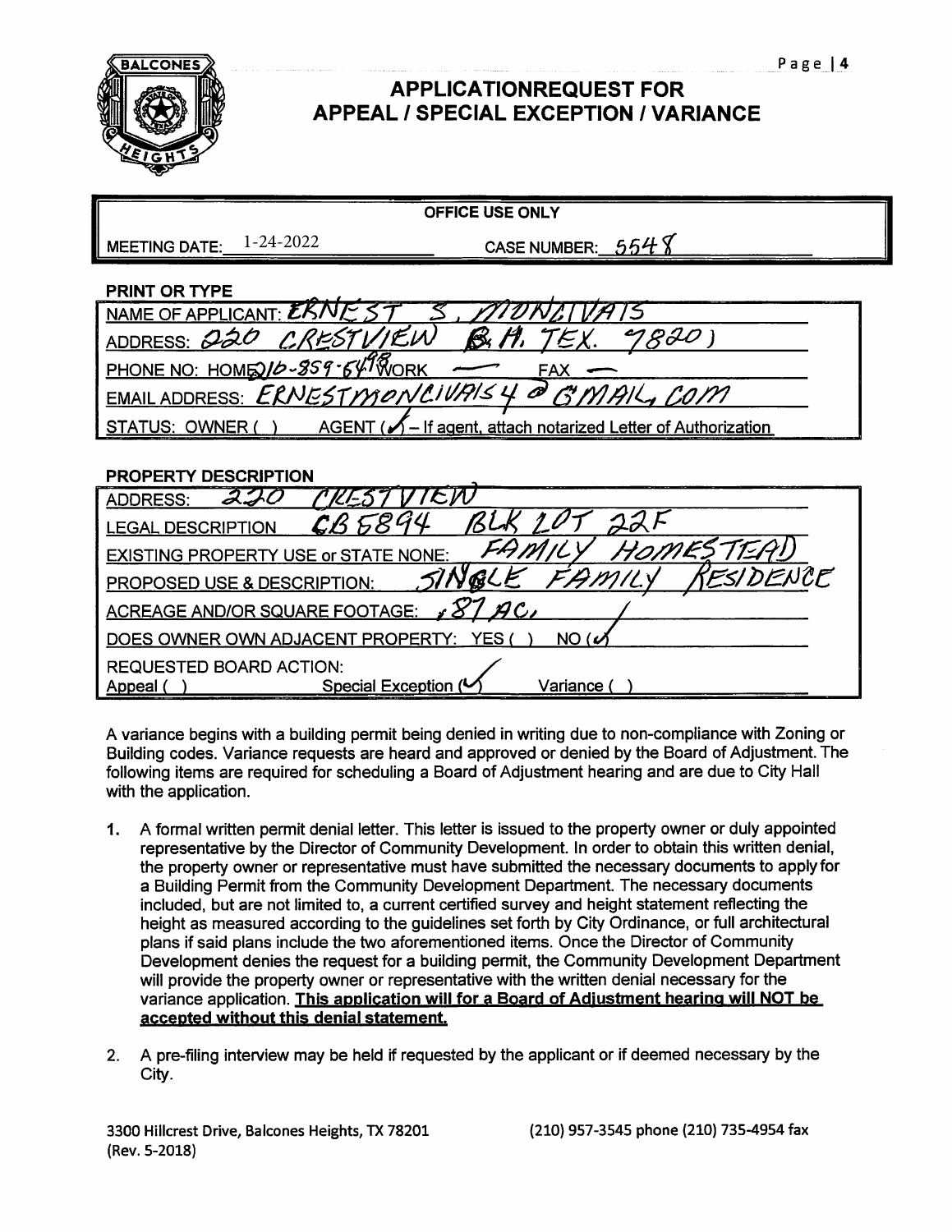#### APPEAL TO THE BALCONES HEIGHTS BOARD OF ADJUSTMENT

Please be specific and include additional pages if necessary.

I am requesting a variance that requires: relief from side cquirement tor an accessory building as per sec family residence  $d$  (strict AndressoRu Sho  $\mu_1$  Idim private garage and excluding servant s avarteri Юn rom  $\alpha$ nu 'i'ne

I am requesting a variance not to comply with the Balcones Heights Zoning Code for the reasons stated below. The Board will consider the following conditions.

- a. There are extraordinary and exceptional conditions pertaining to the particular property in question because of its size, shape, or topography: The property is pie shaped and is more narrow in the rear. There is an existing rack, BBQ pit and another secondary structure which limits the trailable open, space for the newly constructed accessory structure.
- b. The application of this appendix to the particular property would create an unnecessary hardship: Due to current and opening treatments of cancer wou nause unnecessmu added financial expenses on a n Comp
- Such conditions are peculiar to the particular piece of property involved:<br> $P_1 e 5 h \rho_1 e \rho_2$  (of to the rear of property  $C_{\cdot}$
- d. Relief, if granted, would not cause substantial detriment to the public good or impair the purpose and intent of this appendix:  $N\theta$  – the existing neigbors, were  $+nc$ unaware  $O<sub>1</sub>$  $\sqrt{O}$  $min$ setbook. They all thought  $1195$ 5
- e. The strict or literal enforcement of the terms of this appendix, because of specific conditions, will result in unnecessary hardship: HAVIng to move the building would be a financial handship to have equipment to move the consieted repour the <u>Strueture</u> ain relocate
- There is no reasonable alternative to the requisite variance that will alleviate the difficulty or  $f_{\cdot}$ hardship complained of Due to medical condition and organize cancer treatments would add unnecessary financial experises

**Property Owner/Representative** 

3300 Hillcrest Drive, Balcones Heights, TX 78201 (Rev. 5-2018)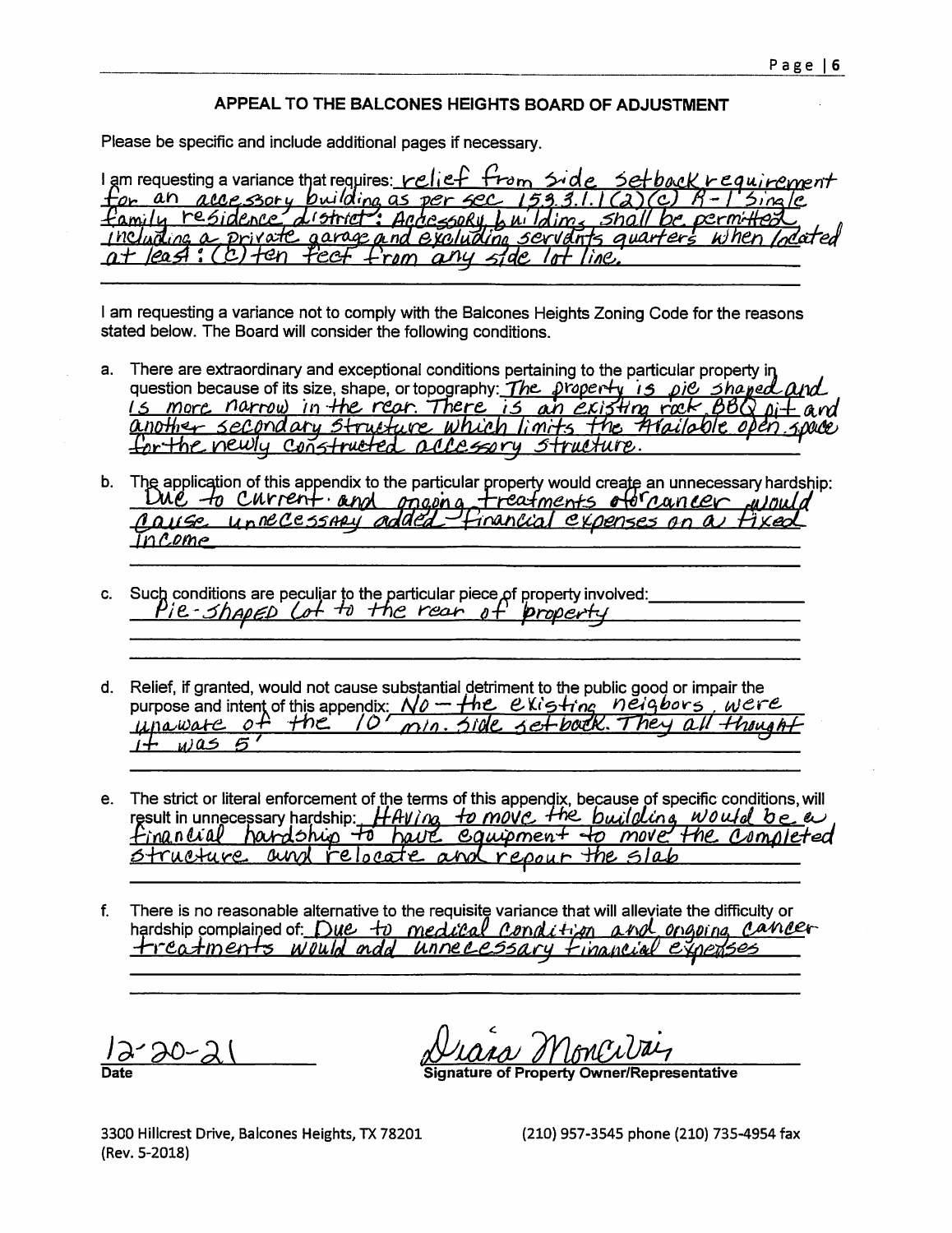# 5548

#### **OWNER AFFIDAVIT**

DIANA MONCIVAIS  $\mathbf{L}^{\text{max}}$ 

 $220$  CRESTVIEW Owner of subject property at S. MONCIVAIS authorize (applicant)  $\cancel{\text{FRMEST}}$ 

to pursue an appeal to the City of Balcones Heights Board of Adjustment for the following variance:

Setbacks for Storage Shed

**Printed Name of Property** 

Moncilles 12-20-21

 $R.H.7X. 78201$ 

Before me the undersigned on this day personally appeared:

| Diana Moncivais                |
|--------------------------------|
| (Print Name of Property Owner) |

Who on his/her oath certifies that the above statements are true and correct to his/her best knowledge.

Subscribed and sworn to before me this  $20<sup>th</sup>$  day of  $\bigcup_{e \in e}$  (each be  $\bigcap_{e \in A}$ )

Notary Public in and for **Bexar County, Texas** Dexar County, Texas<br>Commission expires on:  $O7/\sqrt{O}$ 

Notary Public Signature

<del>000000000000000000000000</del>0 MICAELA L. CENICEROS<br>Notary Public, State of Texas<br>My Comm. Exp. 09-11-2024 My Comm. Exp. 09-11-2024 ID No. 1229568-8 AAAAAAAAA886666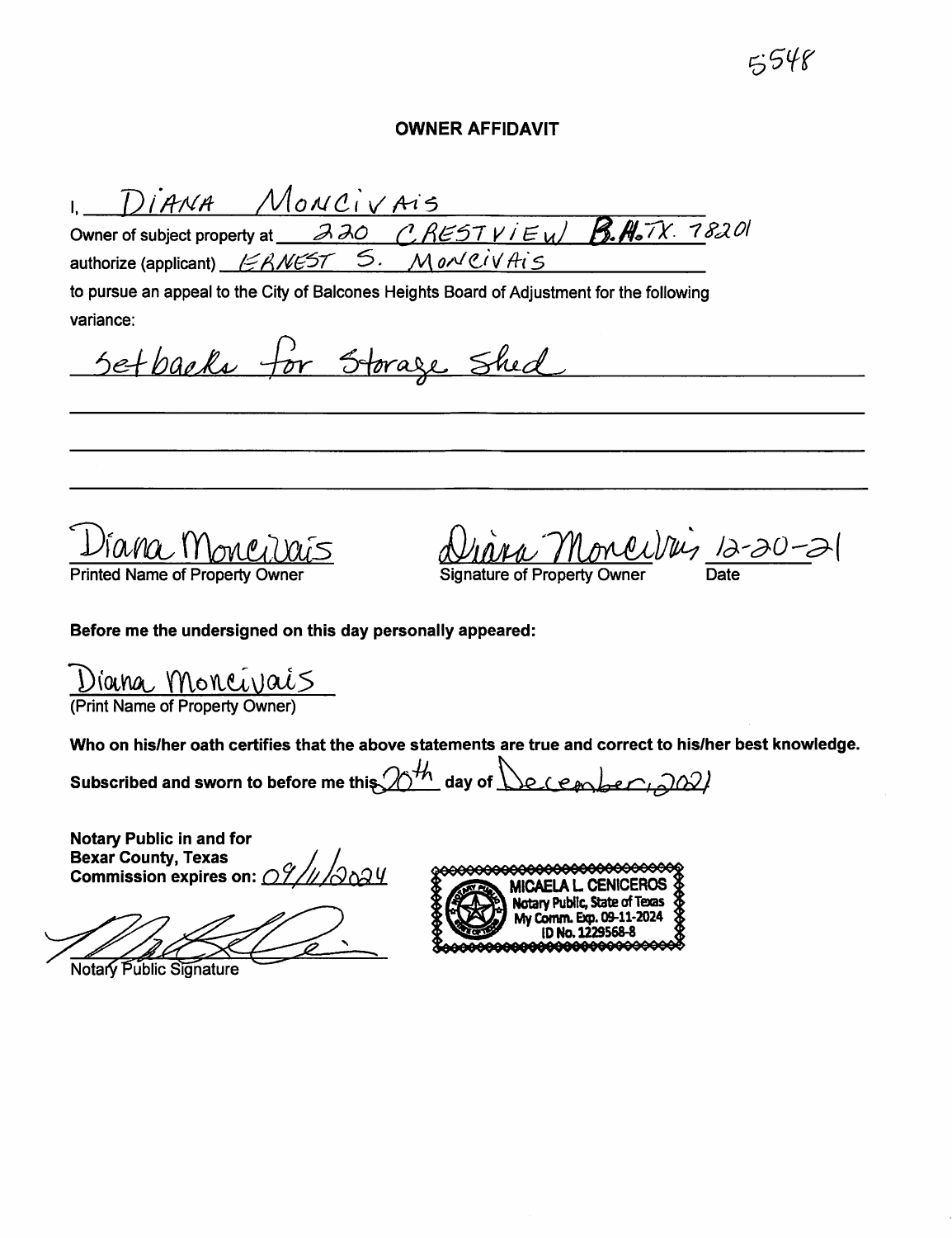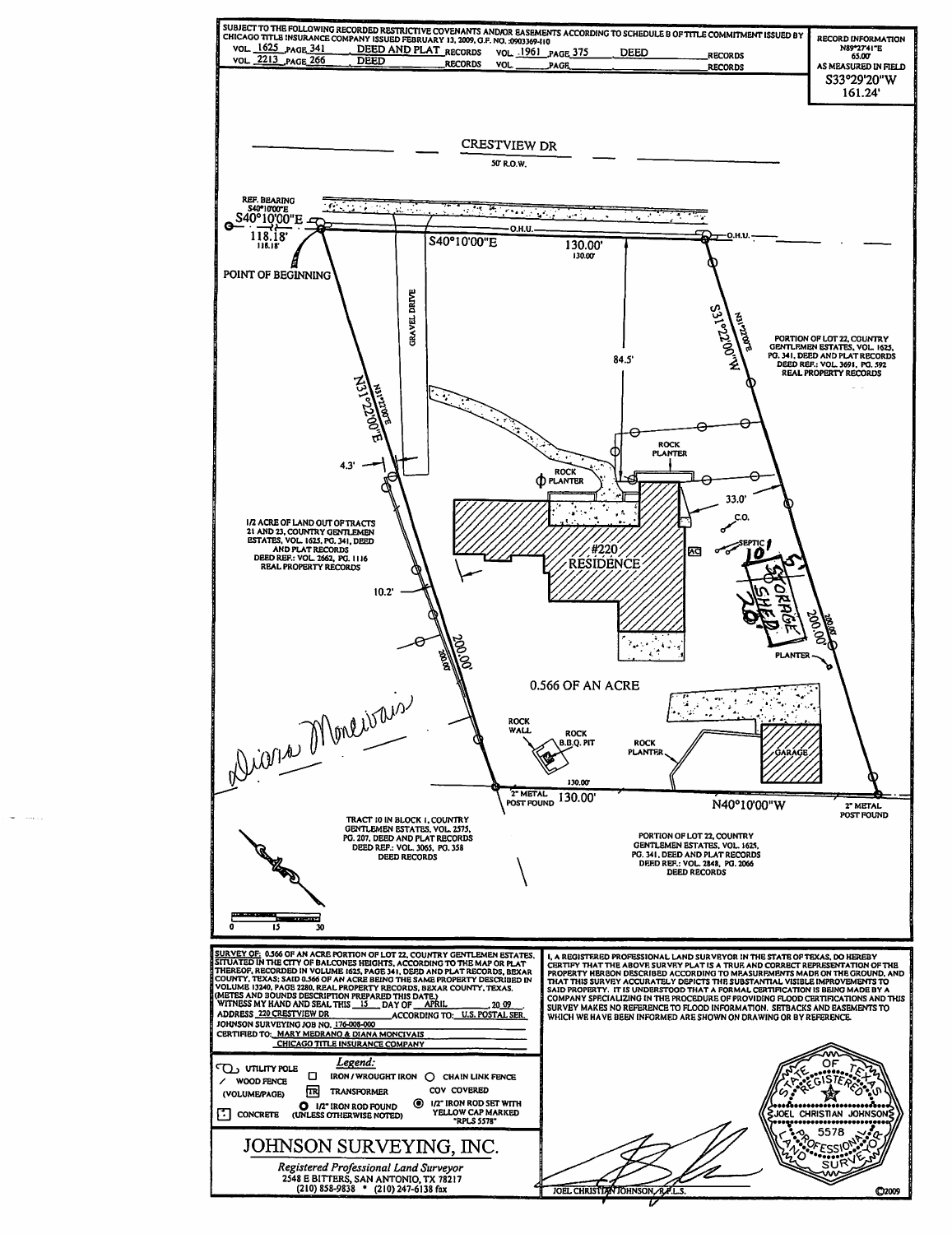

# **City of Balcones Heights**

## **MEMO TO THE BOARD OF ADJUSTMENT**

DATE: 14 January 2022

Janet Thelen, Director of Community Development **FROM:** 

Variance Request to Construct an Accessory Building Encroaching in the Side **SUBJECT: Setback** 

> **Applicant: Diana Moncivals** Location: 220 Crestview Dr., Balcones Heights, TX 78201 Legal Description: CB 5894, Blk Lot 22F **Zoning: R-1 (Single Family Residence)** BCAD Property ID - 358109 Date and Time of Hearing: January 24, 2022, 5:00 pm

#### **BACKGROUND:**

On September 27, 2021, Code Officer Perez observed from the public roadway the construction of an accessory structure without a permit and low hanging tree branches obstructing the sidewalk at 220 Crestview Dr. On September 28, 2021, a Notice of Violation letter to the registered owner, Diana Moncivais. Mrs. Moncivais did not contact the city, so on October 18, 2021 an Affidavit in Support of Issuance of a Court Summons was presented to the Balcones Heights Municipal Court clerk for violation of Sec. 150.05 Working without a permit. A court case #BH202104 was set for November 3, 2021. The defendant did not appear in court on that date. The defendant later requested to reset the court date to December 15, 2021.

Staff was in communication with Mr. Ernest Moncivais, husband of the defendant in late November. Mr. Moncivais, wanted to obtain a permit for the 10' X 20'accessory shed. The application was submitted on December 14, 2021 and the permit was denied. The accessory structure was constructed within the mandated 10 feet side setback per City of Balcones Heights Code of Ordinances:

#### Sec. 153.3.1.1. **R-1. SINGLE-FAMILY RESIDENCE.**

Purpose. The R-1 District is intended to provide single-family residential dwellings in a setting of  $(1)$ moderate urban density.

Accessory buildings. Accessory buildings shall be permitted, including a private garage and  $(2)$ excluding servants' quarters when located at least:

- Sixty feet from the front lot line;  $(a)$
- $(b)$ Ten feet from any other street line;